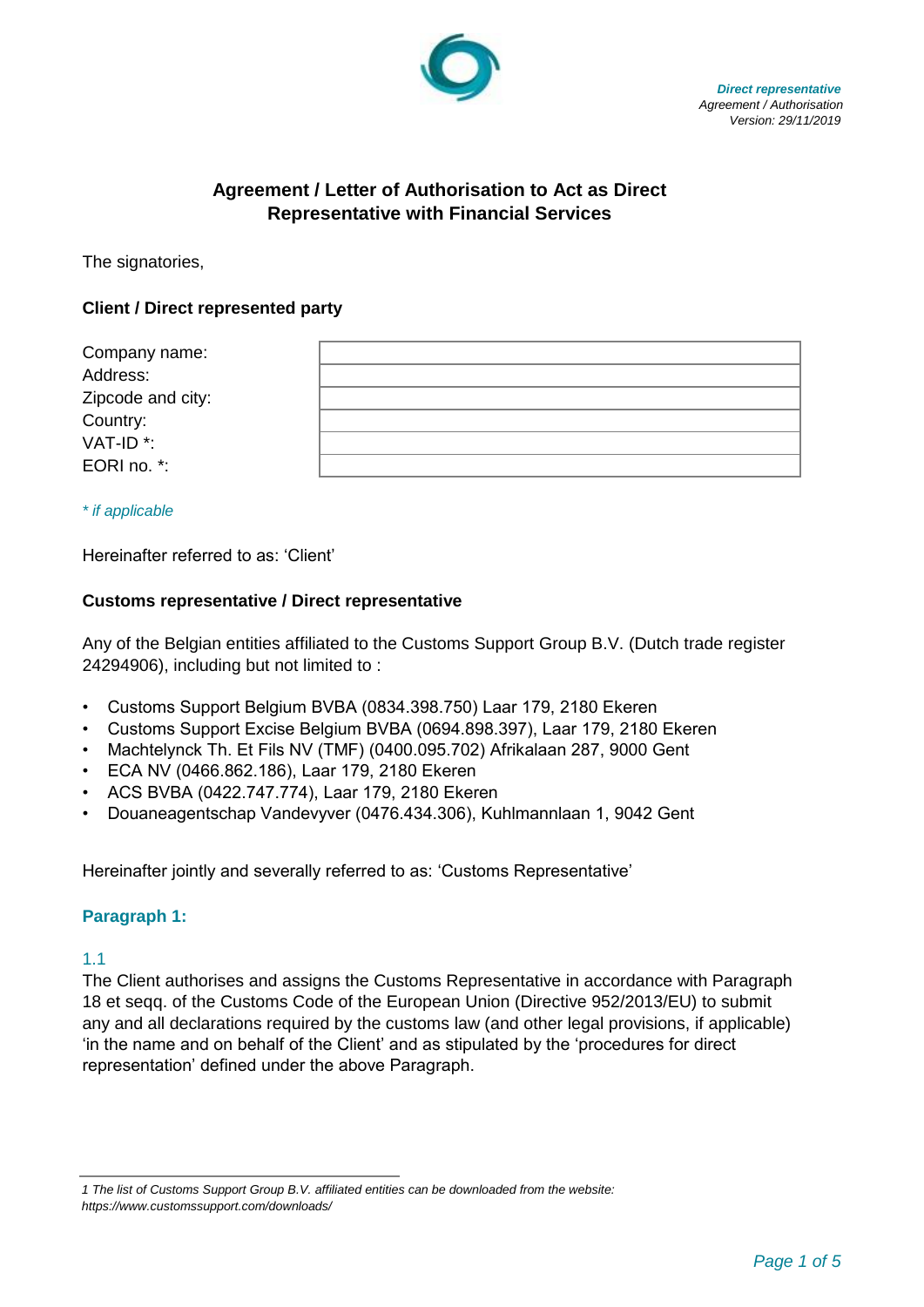

# 1.2

The present Agreement/Letter of Authorisation shall in the first place apply to any and all customs declarations for free circulation to be submitted by the Customs Representative and/or to declarations on behalf of Client relating to the below duties, taxes, rights and associated rights:

a) customs duties, anti-dumping duties, levies, premiums, additional contributions or refunds, supplementary amounts or components, complementary rights, rights under the Common Customs Tariff and other present or future rights related to trading with third party countries granted by institutions of the European Union, contributions and other levies defined within the scope of the EU's market regulations for the sugar industry;

b) excise duties, special energy levies, oil fuel inspection fees, environmental levies and green taxes, packaging tax

c) value-added tax

d) any and all levies, fees and default interest payable for goods subject to declaration, rights arising from health inspections, local taxes, storage rights and any and all other contributions the administration grants respite for in accordance with applicable law, decrees and/or ordinances.

The present Agreement/Letter of Authorisation shall cover any and all activities and communication until the customs verification has been completed.

For any and all activities on the 'Enig Kantoor' of the Customs Administration for customs duties and taxes until the customs verification has been completed, the Customs Representative's account or guarantee for customs duties and taxes shall, depending on the individual case, be provided in the name and on Client's behalf in accordance with the relevant provisions.

# 1.3

Moreover, the present Agreement/Letter of Authorisation shall also cover customs declarations the Customs Representative submits for Client in relation to the below customs regulations:

#### all 2

For any and all activities on the 'Enig Kantoor' of the Customs Administration for customs duties and taxes, the Customs Representative's account or guarantee for customs duties and taxes shall, depending on the individual case, be provided in the name and on Client's behalf in accordance with the relevant provisions.

#### 1.4

The present Agreement/Letter of Authorisation shall furthermore cover declarations submitted in accordance with the below regulations, excluding the provisions governing the Customs Representative's financial services:

*<sup>2</sup> Please state the customs regulations (bonded warehouse, inward processing, seasonal import, special provisions). If the authorization to direct representation covers all customs provisions for which declarations can be made by direct representatives, you may enter "all". If the authorization to representation merely covers the consumption declaration/the release for free circulation, no entries have to be made.*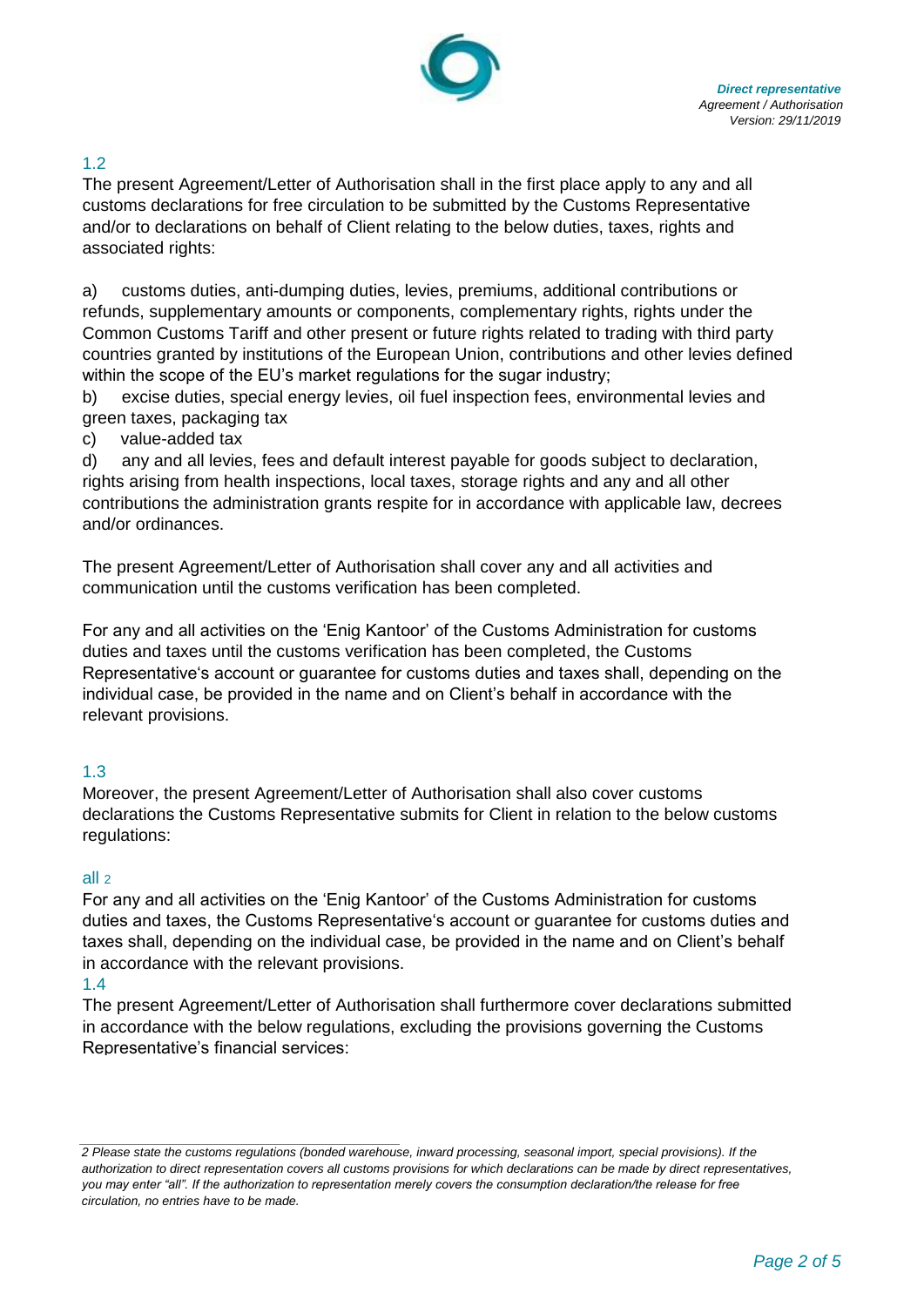

 *Direct representative Agreement / Authorisation Version: 29/11/2019*

In case of export:

- The export of community goods
- The re-exportation to satisfy the below customs regulations

all3

# **Paragraph 2:**

Furthermore, Client authorises and assigns the Customs Representative as defined below:

To file applications for refunds/abatements and to raise objections against incorrect tax declaration information provided by or on behalf of Client upon awarding the assignment without requiring any further instructions to be given to the Customs Representative.

- Upon Client's explicit request, to file applications for refunds/abatements and to raise objections because incorrect information was provided when the assignment was awarded.

- To raise objections in relation to corrections up to and including the moment the customs verification has been completed.

Any and all other applications and/or objections to be submitted or raised and legal appeals by the Customs Representative in the name of the Client to be made shall be agreed separately for individual cases.

# **Paragraph 3:**

#### 3.1

Client undertakes to prove the existence of its company, its present registered office and the identity of the company's authorized representatives to Customs Representative through an official certificate before the first customs declaration is submitted hereunder. In the event Client is a private individual, Client shall present a copy of its ID card/passport.

#### 3.2

In general, Client undertakes to provide the Customs Representative with any and all documents and information required by law and for the Customs Representative to duly perform its function and obligations hereunder. The Client warrants that any and all documents and information are correct, complete, valid and authentic and in no respect misleading.

*<sup>3</sup> Please state the customs regulations (bonded warehouse, inward processing, seasonal import, etc. or state 'all'). If the authorization to direct representation does not cover re-exportation, do not make any entry.*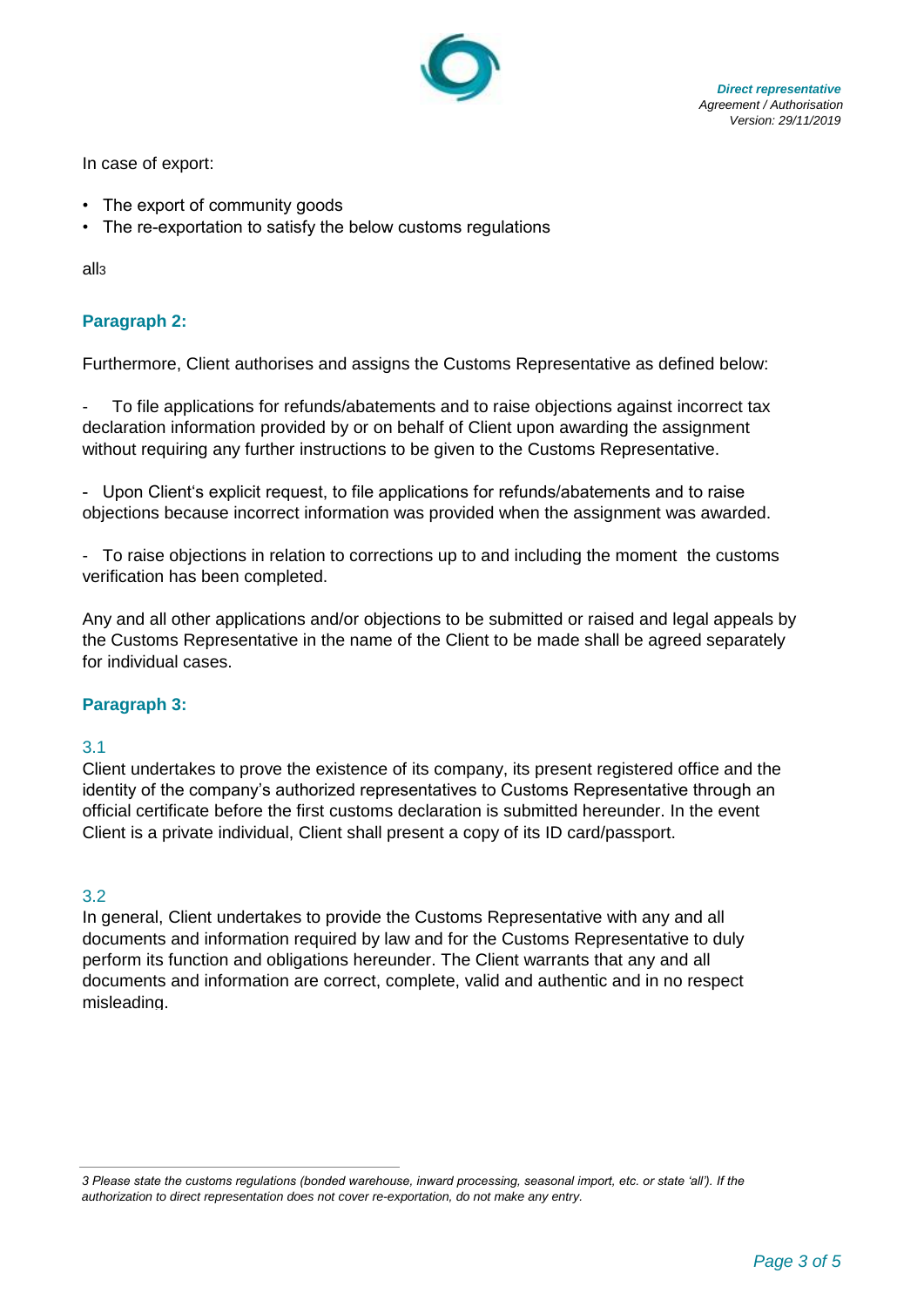

# 3.3

Prior to performing its duties hereunder, Customs Representative shall be entitled to receive an adequate commission for paying the agreed compensation for the services, the duties, taxes and other costs incurred or to be incurred while performing its duties hereunder as defined under Paragraph 1.2. hereof and to cover any and all guarantees it provides while performing its duties hereunder as well as those amounts it will owe others while performing its duties hereunder.

#### 3.4

The Parties hereto explicitly agree on Customs Representative being entitled to refuse or suspend its services until it has received the documents and information specified in Paragraph 3.1. and 3.2. and the commission defined under Paragraph 3.3. hereof.

## **Paragraph 4:**

Unless stipulated otherwise by the present Agreement/Letter of Authorisation, the relation between Client and Customs Representative shall be governed by and subject to the Belgian Freight Forwarder Standard Trading Conditions as defined in the Belgian Official Journal no. 0090237 published on 25 June 2005 and attached to this Agreement/Letter of Authorisation.

Client hereby explicitly declares to be familiar with and fully and irrevocably accepts the General Belgian Freight Forwarding Terms.

## **Paragraph 5:**

The present Agreement/Letter of Authorisation shall be concluded for an indefinite period of time, commencing on

The Parties hereto shall be entitled to terminate the present Agreement/Letter of Authorisation giving a notice period of 1 month.

The present Agreement's/Letter of Authorisation's termination shall be in writing and by registered mail to take legal force and effect.

#### **Paragraph 6:**

To the extent they are relevant for fulfilling official obligations, the provisions hereunder shall survive the present Agreement's/Letter of Authorisation's termination/cancellation.

Moreover, the Customs Representative shall be entitled to keep the present Agreement/Letter of Authorisation in its own files and records for the purpose of possible statutory inspections and controls.